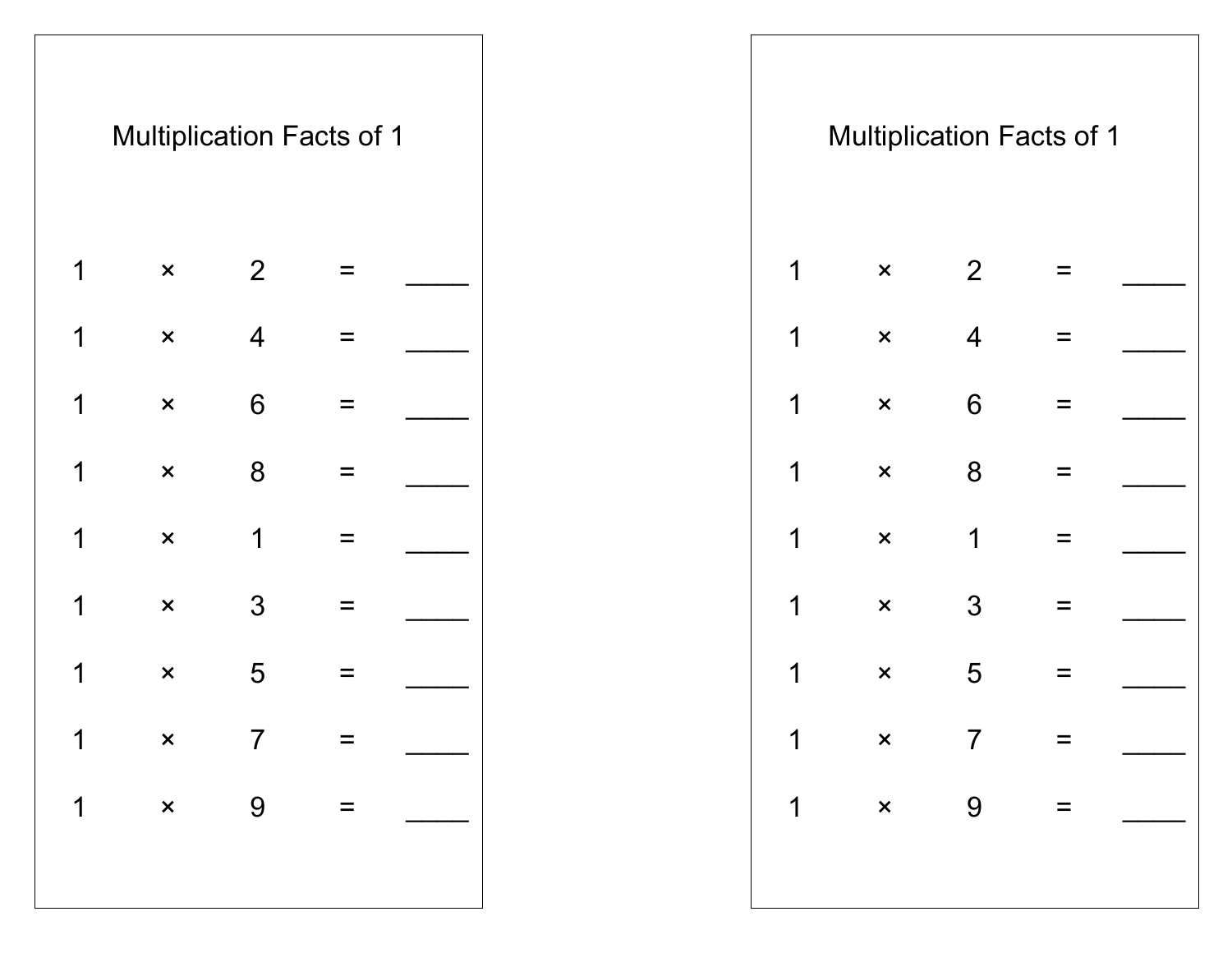|                | <b>Multiplication Facts of 2</b> |                |                   |  |  |                  |                           |                 | <b>Multiplication Facts of 2</b> |  |
|----------------|----------------------------------|----------------|-------------------|--|--|------------------|---------------------------|-----------------|----------------------------------|--|
| 2              | $\pmb{\times}$                   | $\overline{2}$ | $\equiv$          |  |  | 2                | $\pmb{\times}$            | 2               | $\equiv$                         |  |
| $\overline{2}$ | $\pmb{\times}$                   | $\overline{4}$ | $\equiv$          |  |  | $\overline{2}$   | $\pmb{\times}$            | $\overline{4}$  | $=$                              |  |
| $\overline{2}$ | $\pmb{\times}$                   | $6\,$          | $\qquad \qquad =$ |  |  | $\overline{2}$   | $\boldsymbol{\mathsf{x}}$ | $6\phantom{1}6$ | $\equiv$                         |  |
| $\overline{2}$ | $\pmb{\times}$                   | 8              | $\equiv$          |  |  | $\overline{2}$   | $\boldsymbol{\mathsf{x}}$ | 8               | $\equiv$                         |  |
| $\overline{2}$ | $\pmb{\times}$                   | $\mathbf 1$    | $\equiv$          |  |  | 2 <sup>1</sup>   | $\mathsf{x}$              | 1               | $\equiv$                         |  |
| $\overline{2}$ | $\pmb{\times}$                   | $\mathfrak{S}$ | $\equiv$          |  |  | $\overline{2}$   | $\pmb{\times}$            | 3               | $\qquad \qquad =$                |  |
| $\overline{2}$ | $\pmb{\times}$                   | 5              | $\equiv$          |  |  | $\overline{2}$   | $\pmb{\times}$            | 5               | $=$                              |  |
| $\overline{2}$ | $\times$ 7 =                     |                |                   |  |  | $2 \overline{ }$ |                           | $\times$ 7 =    |                                  |  |
| $\overline{2}$ | $x \qquad 9 =$                   |                |                   |  |  |                  |                           | $2 \times 9 =$  |                                  |  |
|                |                                  |                |                   |  |  |                  |                           |                 |                                  |  |
|                |                                  |                |                   |  |  |                  |                           |                 |                                  |  |

|                | <b>Multiplication Facts of 2</b> |                |               |  |
|----------------|----------------------------------|----------------|---------------|--|
| 2              | ×                                | $\overline{2}$ |               |  |
| $\overline{2}$ | ×                                | $\overline{4}$ |               |  |
| $\overline{2}$ | ×                                | 6              |               |  |
| $\overline{2}$ | ×                                | 8              |               |  |
| $\overline{2}$ | ×                                | 1              |               |  |
| $\overline{2}$ | $\overline{\mathsf{x}}$          | 3              |               |  |
| $\overline{2}$ | ×                                | 5              |               |  |
| $\overline{2}$ | ×                                | 7              |               |  |
| $\overline{2}$ | $\mathsf{x}$                     | 9              | $\sim$ $\sim$ |  |
|                |                                  |                |               |  |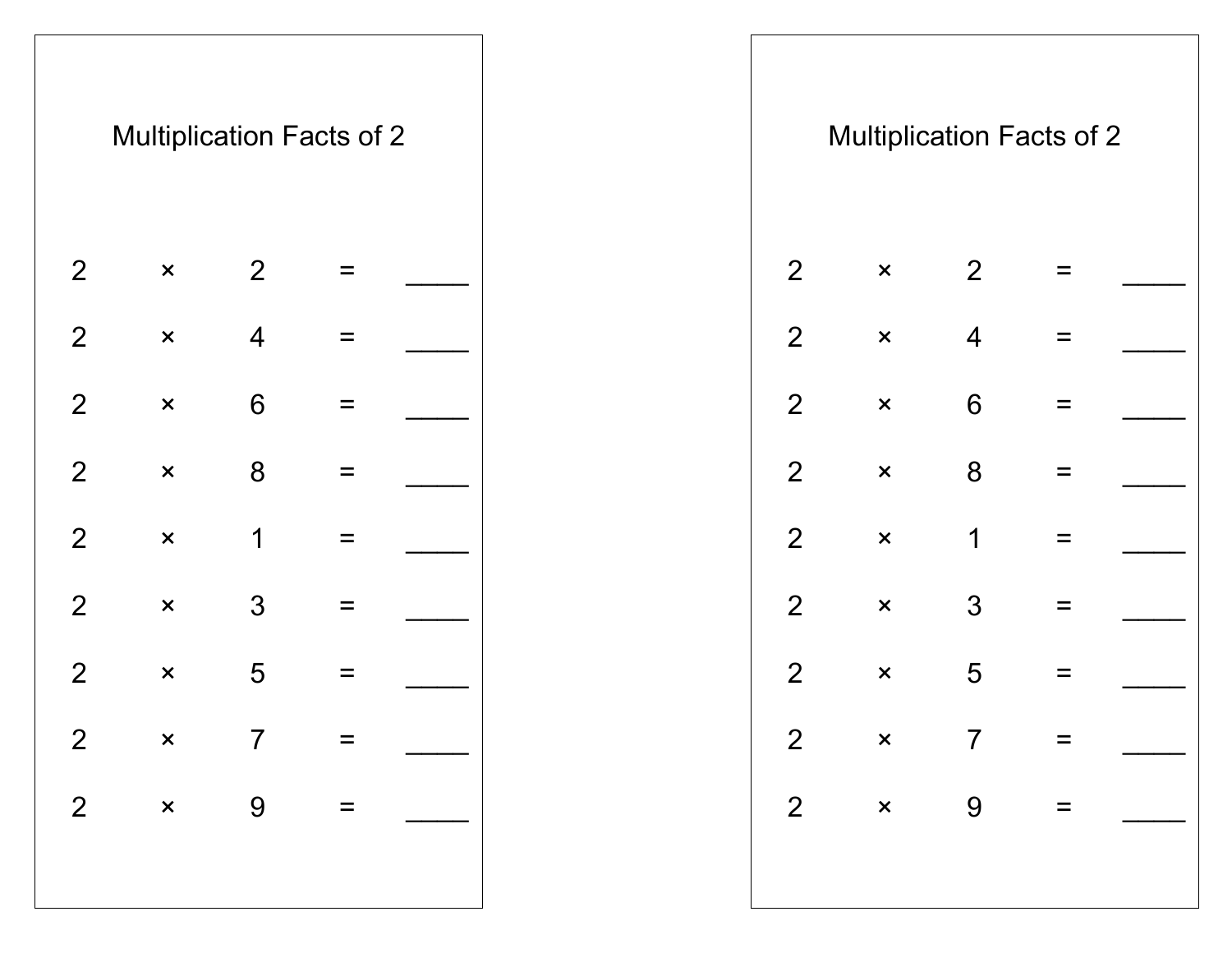|                 | <b>Multiplication Facts of 3</b> |                 |                           |  |  |                |                           |                 | <b>Multiplication Facts of 3</b> |  |
|-----------------|----------------------------------|-----------------|---------------------------|--|--|----------------|---------------------------|-----------------|----------------------------------|--|
| 3               | $\boldsymbol{\mathsf{x}}$        | 2               | $\equiv$                  |  |  | 3              | $\mathsf{x}$              | 2               | $=$                              |  |
| 3               | $\boldsymbol{\mathsf{x}}$        | $\overline{4}$  | $\equiv$                  |  |  | $\mathfrak{S}$ | $\pmb{\times}$            | $\overline{4}$  | $\equiv$                         |  |
| 3               | $\pmb{\times}$                   | $6\phantom{1}6$ | $\equiv$                  |  |  | 3              | $\pmb{\times}$            | $6\phantom{1}6$ | $\equiv$                         |  |
| 3               | $\boldsymbol{\mathsf{x}}$        | 8               | $=$                       |  |  | $\mathfrak{S}$ | $\pmb{\times}$            | 8               | Ξ                                |  |
| 3               | $\boldsymbol{\mathsf{x}}$        | 1               | $\equiv$                  |  |  | $\mathfrak{S}$ | $\pmb{\times}$            | 1               | $\equiv$                         |  |
| 3               | $\boldsymbol{\mathsf{x}}$        | 3               | $\equiv$                  |  |  | 3              | $\boldsymbol{\mathsf{x}}$ | 3               | $=$                              |  |
| 3               | $\boldsymbol{\mathsf{x}}$        | 5               | $\equiv$                  |  |  | 3              | $\pmb{\times}$            | 5               | $\equiv$                         |  |
| $\mathcal{S}$   | $\mathsf{x}$                     | $\overline{7}$  | $=$                       |  |  | 3 <sup>°</sup> |                           | $\times$ 7      | $=$                              |  |
| $3\overline{3}$ | $\times$ 9                       |                 | $\mathbf{r} = \mathbf{r}$ |  |  |                |                           | $3 \times 9 =$  |                                  |  |
|                 |                                  |                 |                           |  |  |                |                           |                 |                                  |  |
|                 |                                  |                 |                           |  |  |                |                           |                 |                                  |  |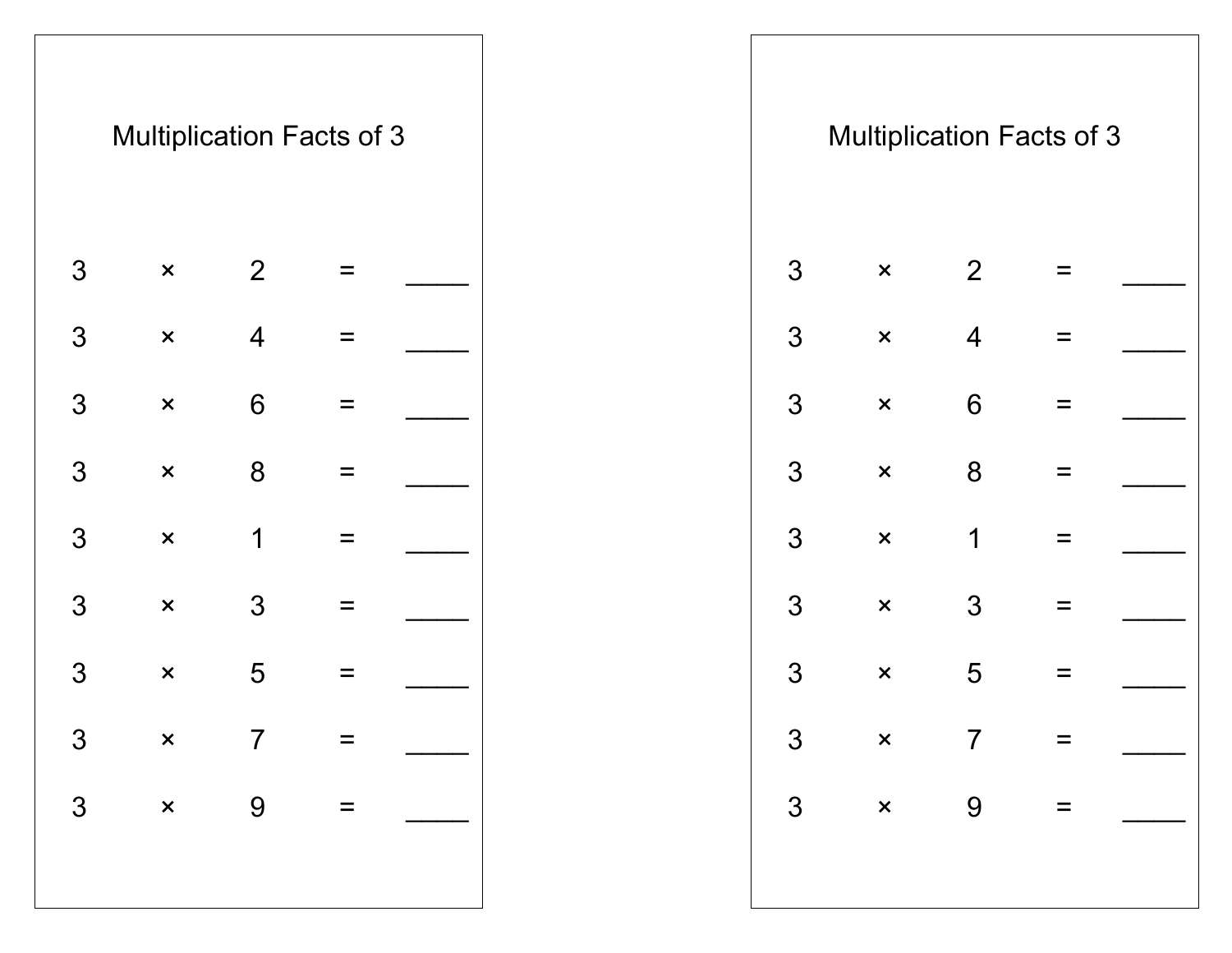|                          |                | <b>Multiplication Facts of 4</b> |          |                |  |                |                           |                | <b>Multiplication Facts of 4</b> |  |
|--------------------------|----------------|----------------------------------|----------|----------------|--|----------------|---------------------------|----------------|----------------------------------|--|
| $\overline{4}$           | $\pmb{\times}$ | 2                                | $=$      |                |  | $\overline{4}$ | $\mathsf{x}$              | 2              |                                  |  |
| $\overline{4}$           | $\pmb{\times}$ | $\overline{4}$                   | $\equiv$ |                |  | $\overline{4}$ | $\boldsymbol{\mathsf{x}}$ | $\overline{4}$ | $\equiv$                         |  |
| $\overline{4}$           | $\pmb{\times}$ | $6\phantom{1}6$                  | $=$      |                |  | $\overline{4}$ | $\pmb{\times}$            | $6\,$          | $=$                              |  |
| $\overline{4}$           | $\pmb{\times}$ | 8                                | $\equiv$ |                |  | $\overline{4}$ | $\boldsymbol{\mathsf{x}}$ | 8              | $=$                              |  |
| $\overline{4}$           | $\pmb{\times}$ | 1                                | $\equiv$ |                |  | $\overline{4}$ | $\pmb{\times}$            | $\mathbf 1$    | $\equiv$                         |  |
| $\overline{\mathcal{A}}$ | $\pmb{\times}$ | 3                                | $\equiv$ |                |  | $\overline{4}$ | $\boldsymbol{\mathsf{x}}$ | $\mathfrak{S}$ | $\equiv$                         |  |
| $\overline{4}$           | $\pmb{\times}$ | 5                                | $\equiv$ |                |  | $\overline{4}$ | $\pmb{\times}$            | 5              | $=$                              |  |
|                          |                |                                  |          |                |  |                |                           |                |                                  |  |
|                          |                | $4 \times 7 =$                   |          | $4 \times 9 =$ |  |                |                           |                | $4 \times 7 =$<br>$4 \times 9 =$ |  |
|                          |                |                                  |          |                |  |                |                           |                |                                  |  |
|                          |                |                                  |          |                |  |                |                           |                |                                  |  |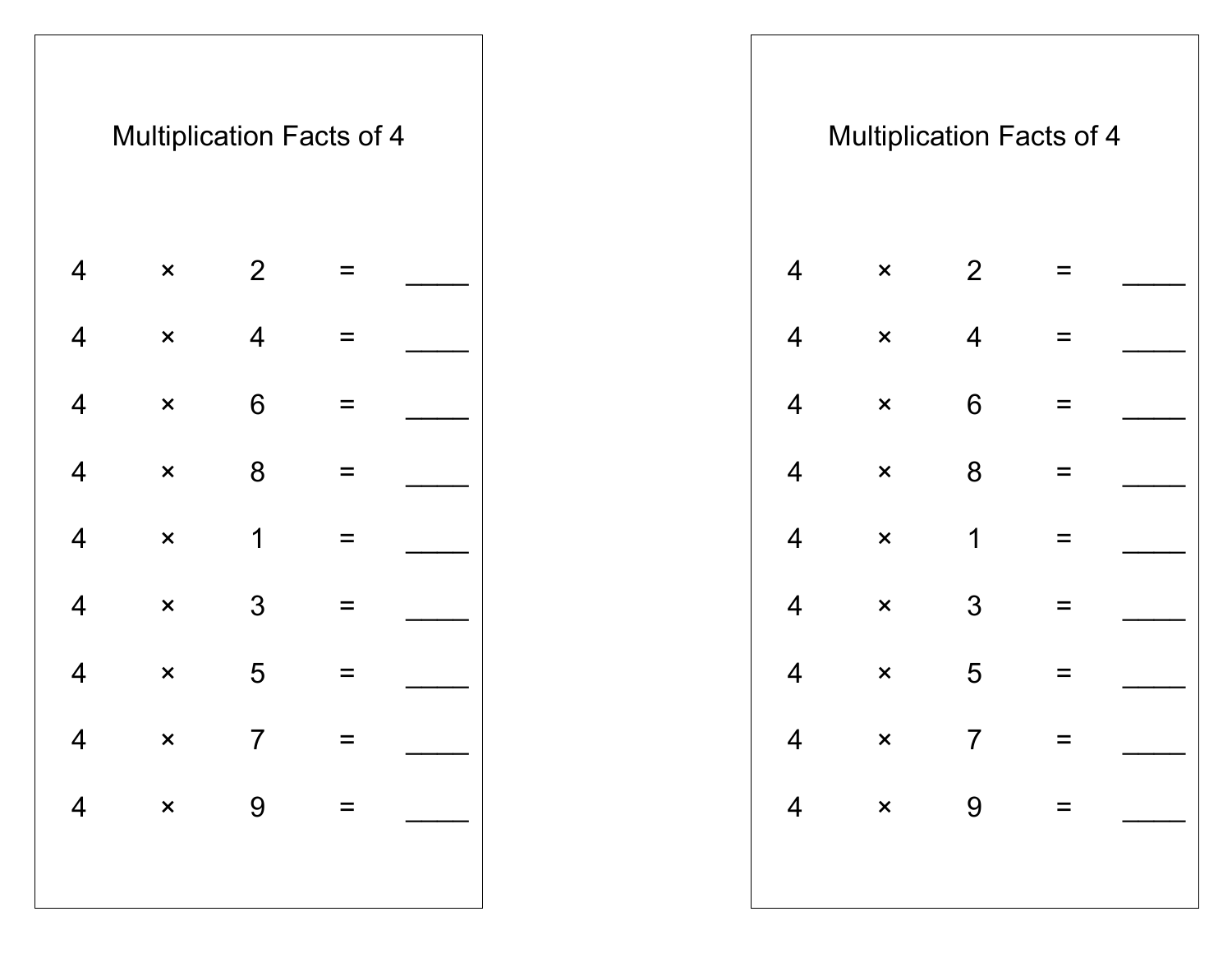|   |                           |                | <b>Multiplication Facts of 5</b> |  |
|---|---------------------------|----------------|----------------------------------|--|
| 5 | ×                         | $\overline{2}$ |                                  |  |
| 5 | ×                         | 4              |                                  |  |
| 5 | $\overline{\mathsf{x}}$   | 6              |                                  |  |
| 5 | ×                         | 8              |                                  |  |
| 5 | ×                         | 1              |                                  |  |
| 5 | $\boldsymbol{\mathsf{x}}$ | 3              |                                  |  |
| 5 | ×                         | 5              |                                  |  |
| 5 | $\times$                  | 7              |                                  |  |
| 5 | $\times$                  | 9              | $=$                              |  |
|   |                           |                |                                  |  |
|   |                           |                |                                  |  |

|   | <b>Multiplication Facts of 5</b> |                 |                                                         |  |  |                 |                | <b>Multiplication Facts of 5</b> |          |  |
|---|----------------------------------|-----------------|---------------------------------------------------------|--|--|-----------------|----------------|----------------------------------|----------|--|
| 5 | $\pmb{\times}$                   | $\overline{2}$  | $\equiv$                                                |  |  | 5               | $\pmb{\times}$ | 2                                | $=$      |  |
| 5 | $\pmb{\times}$                   | $\overline{4}$  | $\equiv$                                                |  |  | 5               | $\pmb{\times}$ | $\overline{4}$                   | =        |  |
| 5 | $\pmb{\times}$                   | $6\phantom{1}6$ | $\equiv$                                                |  |  | 5               | $\pmb{\times}$ | $6\,$                            | $\equiv$ |  |
| 5 | $\pmb{\times}$                   | 8               | $\equiv$                                                |  |  | 5               | $\pmb{\times}$ | 8                                | $\equiv$ |  |
| 5 | $\pmb{\times}$                   | 1               | $\equiv$                                                |  |  | 5               | $\pmb{\times}$ | 1                                | $\equiv$ |  |
| 5 | $\pmb{\times}$                   | $\mathfrak{S}$  | $\equiv$                                                |  |  | 5               | $\pmb{\times}$ | $\mathfrak{S}$                   | $\equiv$ |  |
| 5 | $\pmb{\times}$                   | 5               | $\equiv$                                                |  |  | 5               | $\pmb{\times}$ | 5                                | $\equiv$ |  |
| 5 | $\mathsf{X}$                     | $\overline{7}$  |                                                         |  |  | $5\phantom{.0}$ | $\times$ 7     |                                  |          |  |
|   | $5 \times 9$                     |                 | $\mathcal{L}_{\mathcal{A}} = \mathcal{L}_{\mathcal{A}}$ |  |  |                 |                | $5 \times 9 =$                   |          |  |
|   |                                  |                 |                                                         |  |  |                 |                |                                  |          |  |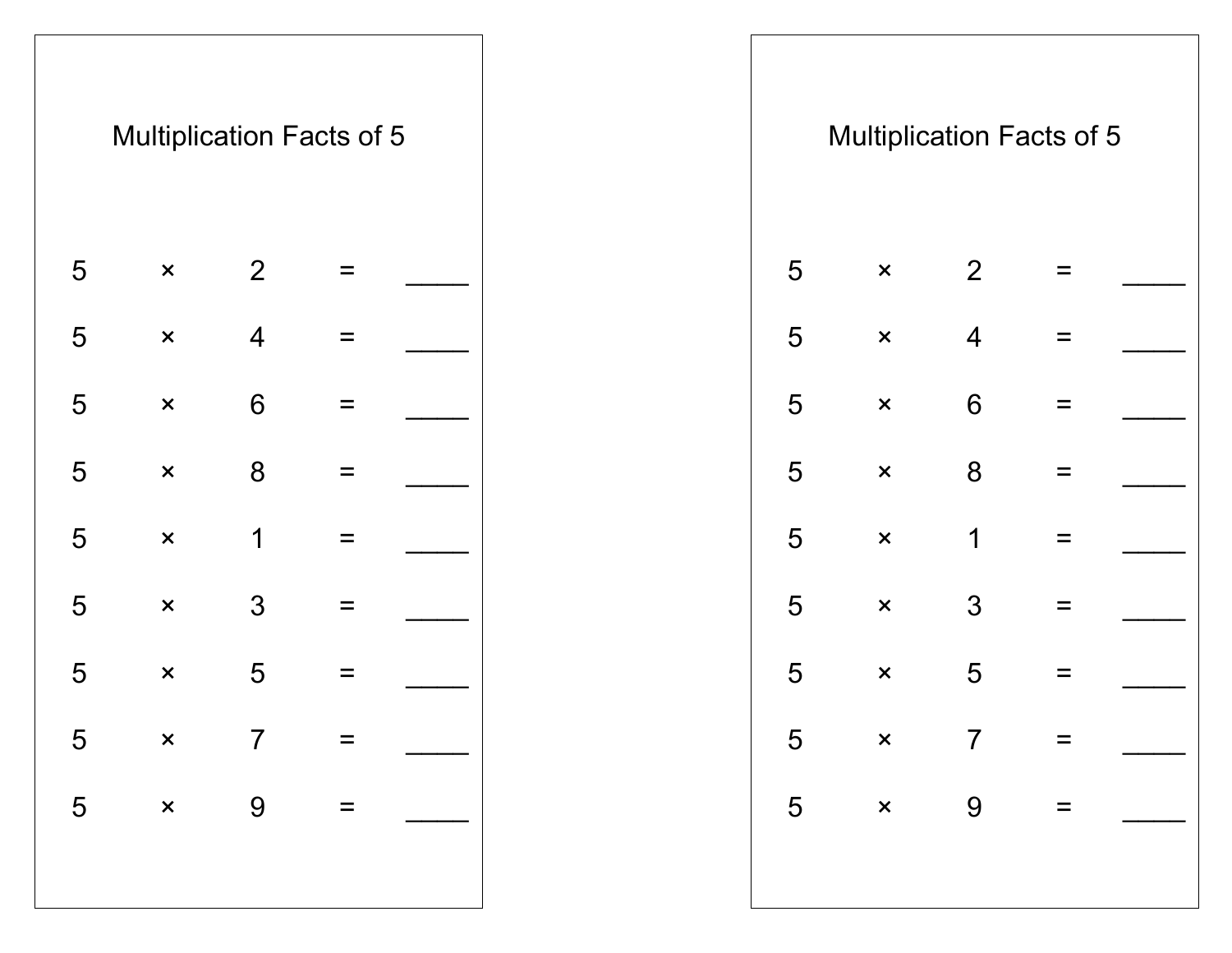|                 | <b>Multiplication Facts of 6</b> |                |          |  |  |                 |                           |                | <b>Multiplication Facts of 6</b> |  |
|-----------------|----------------------------------|----------------|----------|--|--|-----------------|---------------------------|----------------|----------------------------------|--|
| 6               | $\pmb{\times}$                   | $\overline{2}$ | $\equiv$ |  |  | $6\phantom{1}$  | $\pmb{\times}$            | $\overline{2}$ | $=$                              |  |
| 6               | $\pmb{\times}$                   | $\overline{4}$ | $\equiv$ |  |  | $6\phantom{1}$  | $\boldsymbol{\mathsf{x}}$ | $\overline{4}$ | $\equiv$                         |  |
| $6\phantom{1}6$ | $\pmb{\times}$                   | $6\phantom{1}$ | $\equiv$ |  |  | $6\phantom{1}$  | $\pmb{\times}$            | $6\phantom{1}$ | $\equiv$                         |  |
| 6               | $\pmb{\times}$                   | $8\phantom{1}$ | $\equiv$ |  |  | $6\phantom{1}$  | $\pmb{\times}$            | $8\phantom{1}$ | $\equiv$                         |  |
| 6               | $\pmb{\times}$                   | $\mathbf 1$    | $\equiv$ |  |  | $6\phantom{1}$  | $\pmb{\times}$            | 1              | $=$                              |  |
| $6\phantom{1}6$ | $\pmb{\times}$                   | 3              | $\equiv$ |  |  | $6\phantom{1}$  | $\pmb{\times}$            | 3              | $\equiv$                         |  |
| $6\phantom{1}6$ | $\pmb{\times}$                   | 5              | $\equiv$ |  |  | $6\phantom{1}$  | $\pmb{\times}$            | 5              | $=$                              |  |
| $6\phantom{1}6$ | $\mathsf{x}$                     | $\overline{7}$ | $\equiv$ |  |  | $6\phantom{a}$  | $\mathsf{x}$              | $\overline{7}$ | $=$                              |  |
| $6\phantom{a}$  | $\mathsf{x}$                     | 9              | $\equiv$ |  |  | $6\overline{6}$ | $\mathsf{x}$              | 9              | $\equiv$                         |  |
|                 |                                  |                |          |  |  |                 |                           |                |                                  |  |
|                 |                                  |                |          |  |  |                 |                           |                |                                  |  |

|                | Multiplication Facts of 6 |                |  |
|----------------|---------------------------|----------------|--|
| 6              | ×                         | $\overline{2}$ |  |
| 6              | ×                         | $\overline{4}$ |  |
| 6              | ×                         | 6              |  |
| 6              | ×                         | 8              |  |
| 6              | $\boldsymbol{\mathsf{x}}$ | 1              |  |
| 6              | ×                         | 3              |  |
| 6              | X                         | 5              |  |
| 6              | ×                         |                |  |
| $6\phantom{a}$ | $\boldsymbol{\mathsf{x}}$ | 9              |  |
|                |                           |                |  |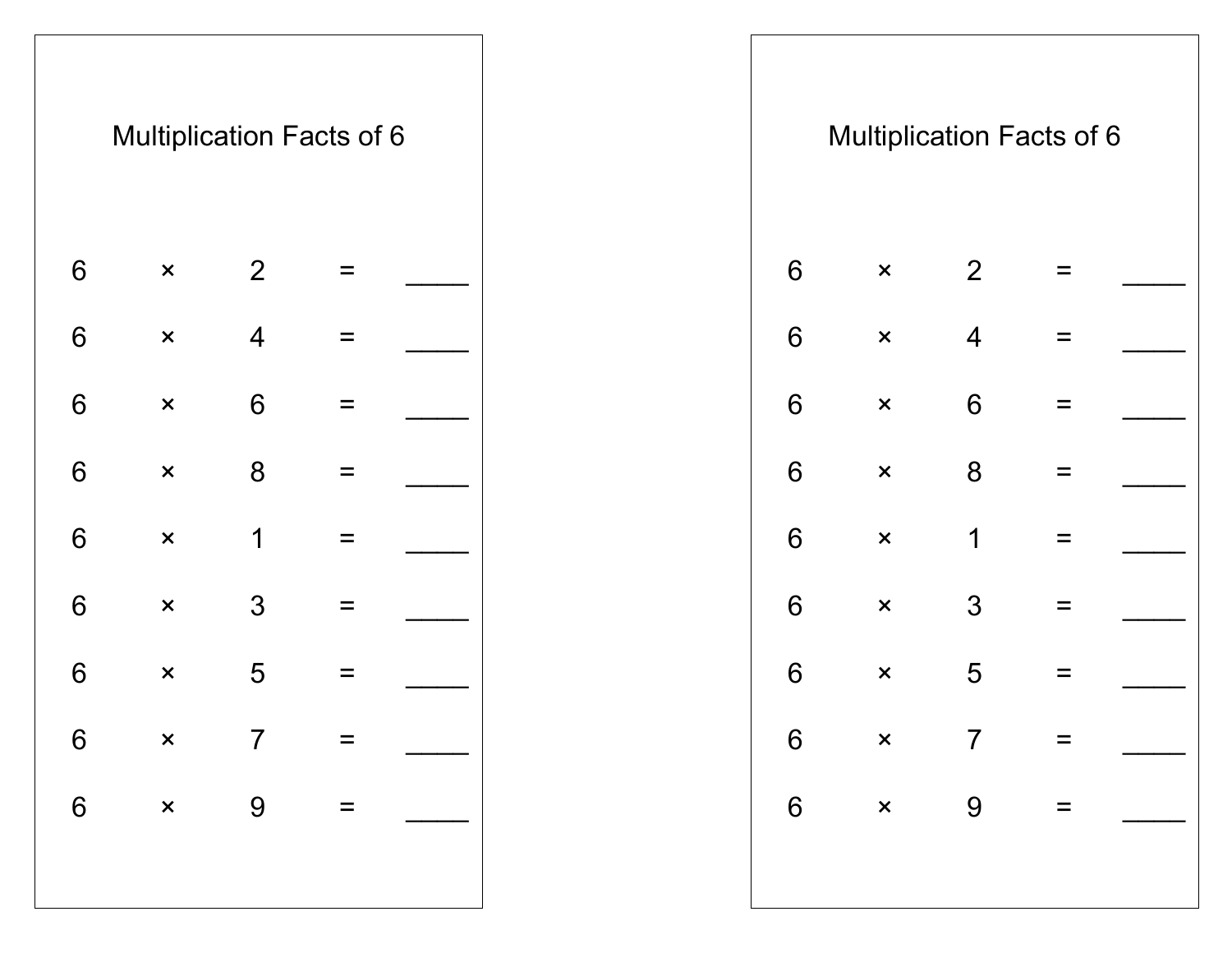|                | <b>Multiplication Facts of 7</b> |                |                           |  |  |                |                           |                | <b>Multiplication Facts of 7</b> |  |
|----------------|----------------------------------|----------------|---------------------------|--|--|----------------|---------------------------|----------------|----------------------------------|--|
| $\overline{7}$ | $\mathsf{x}$                     | 2              | $\equiv$                  |  |  | $\overline{7}$ | $\mathsf{x}$              | 2              | $=$                              |  |
| $\overline{7}$ | $\boldsymbol{\mathsf{x}}$        | $\overline{4}$ | $\equiv$                  |  |  | $\overline{7}$ | $\mathsf{x}$              | $\overline{4}$ | $\equiv$                         |  |
| $\overline{7}$ | $\pmb{\times}$                   | $6\,$          | $\equiv$                  |  |  | $\overline{7}$ | $\boldsymbol{\mathsf{x}}$ | $6\,$          | $\equiv$                         |  |
| $\overline{7}$ | $\boldsymbol{\mathsf{x}}$        | 8              | $\equiv$                  |  |  | $\overline{7}$ | $\boldsymbol{\mathsf{x}}$ | 8              | $\equiv$                         |  |
| $\overline{7}$ | $\pmb{\times}$                   | 1              | $\equiv$                  |  |  | $\overline{7}$ | $\pmb{\times}$            | $\mathbf 1$    | $\equiv$                         |  |
| $\overline{7}$ | $\boldsymbol{\mathsf{x}}$        | 3              | $\equiv$                  |  |  | $\overline{7}$ | $\boldsymbol{\mathsf{x}}$ | 3              | $\equiv$                         |  |
| $\overline{7}$ | $\boldsymbol{\mathsf{x}}$        | 5              | $\equiv$                  |  |  | $\overline{7}$ | $\boldsymbol{\mathsf{x}}$ | 5              | $\equiv$                         |  |
| $\overline{7}$ | $\times$ 7                       |                | $\mathbf{r} = \mathbf{r}$ |  |  |                |                           | $7 \times 7 =$ |                                  |  |
| $\overline{7}$ | $x \qquad 9 =$                   |                |                           |  |  |                |                           |                | $7 \times 9 =$                   |  |
|                |                                  |                |                           |  |  |                |                           |                |                                  |  |
|                |                                  |                |                           |  |  |                |                           |                |                                  |  |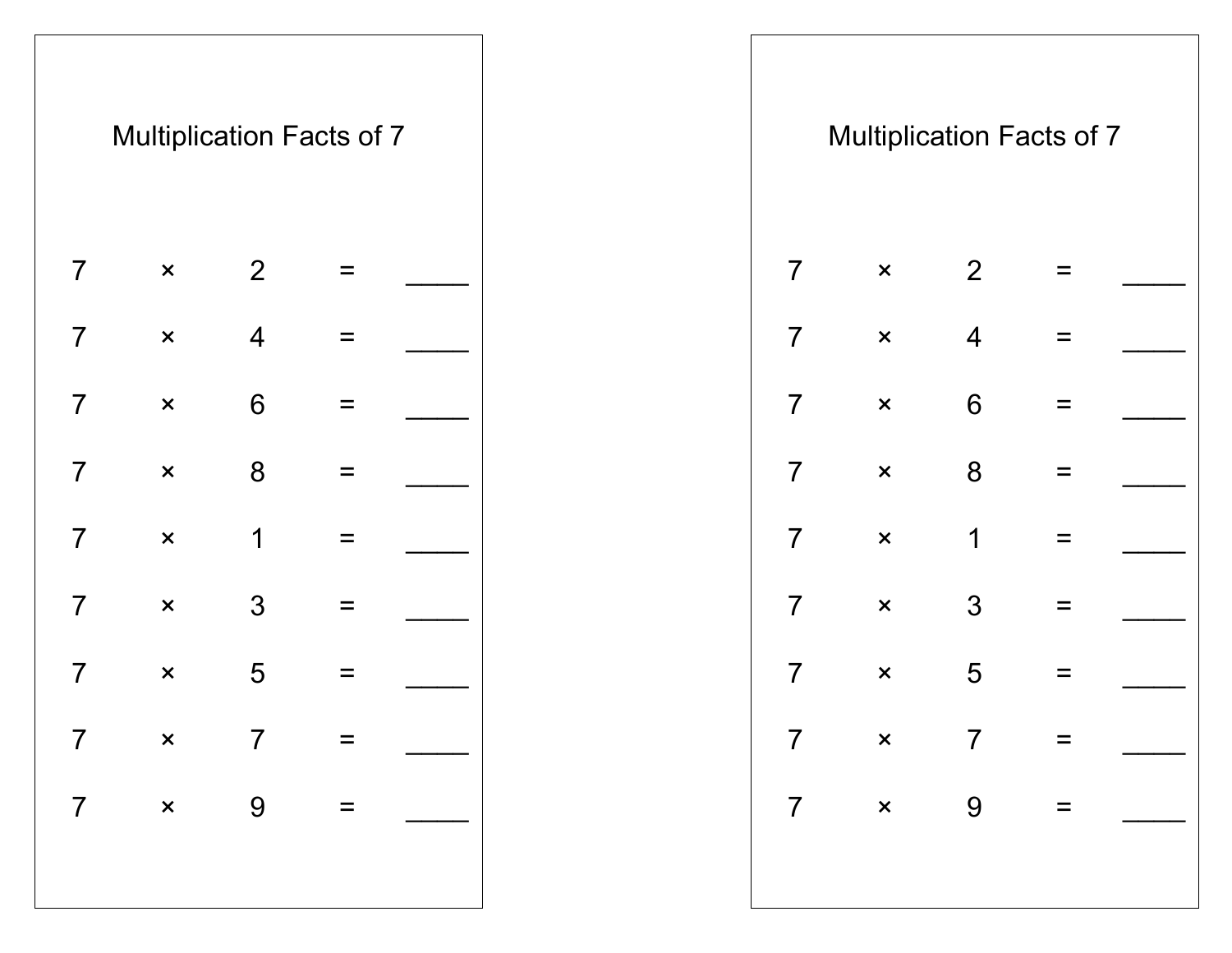|                | <b>Multiplication Facts of 8</b> |                |          |  |  |                |                           |                 | <b>Multiplication Facts of 8</b> |  |
|----------------|----------------------------------|----------------|----------|--|--|----------------|---------------------------|-----------------|----------------------------------|--|
| 8              | $\boldsymbol{\mathsf{x}}$        | 2              | $\equiv$ |  |  | 8              | $\boldsymbol{\mathsf{x}}$ | $\overline{2}$  | $\equiv$                         |  |
| 8              | $\pmb{\times}$                   | $\overline{4}$ | $\equiv$ |  |  | 8              | $\pmb{\times}$            | $\overline{4}$  | $\equiv$                         |  |
| 8              | $\pmb{\times}$                   | $6\,$          | $\equiv$ |  |  | 8              | $\boldsymbol{\mathsf{x}}$ | $6\phantom{1}6$ | $\equiv$                         |  |
| 8              | $\pmb{\times}$                   | $8\phantom{1}$ | $\equiv$ |  |  | 8              | $\pmb{\times}$            | 8               | $\equiv$                         |  |
| 8              | $\pmb{\times}$                   | 1              | $\equiv$ |  |  | 8              | $\boldsymbol{\mathsf{x}}$ | 1               | $\equiv$                         |  |
| 8              | $\pmb{\times}$                   | 3              | $\equiv$ |  |  | 8              | $\boldsymbol{\mathsf{x}}$ | 3               | $\equiv$                         |  |
| 8              | $\pmb{\times}$                   | 5              | $\equiv$ |  |  | $8\phantom{1}$ | $\pmb{\times}$            | 5               | $\equiv$                         |  |
| $8\phantom{1}$ |                                  | $\times$ 7     | $\equiv$ |  |  | $8\phantom{1}$ | $\mathsf{x}$              | $\overline{7}$  | $\equiv$                         |  |
| 8              | $\mathsf{x}$                     | 9              | $\equiv$ |  |  | 8              | $\mathsf{x}$              | 9               | $\equiv$                         |  |
|                |                                  |                |          |  |  |                |                           |                 |                                  |  |
|                |                                  |                |          |  |  |                |                           |                 |                                  |  |

|   |                           | <b>Multiplication Facts of 8</b> |  |
|---|---------------------------|----------------------------------|--|
| 8 | ×                         | 2                                |  |
| 8 | $\boldsymbol{\mathsf{x}}$ | 4                                |  |
| 8 | $\overline{\mathsf{x}}$   | 6                                |  |
| 8 | $\boldsymbol{\mathsf{x}}$ | 8                                |  |
| 8 | ×                         | 1                                |  |
| 8 | $\overline{\mathsf{x}}$   | 3                                |  |
| 8 | $\boldsymbol{\mathsf{x}}$ | 5                                |  |
| 8 | $\overline{\mathsf{x}}$   | $\prime$                         |  |
| 8 | $\boldsymbol{\mathsf{x}}$ | 9                                |  |
|   |                           |                                  |  |